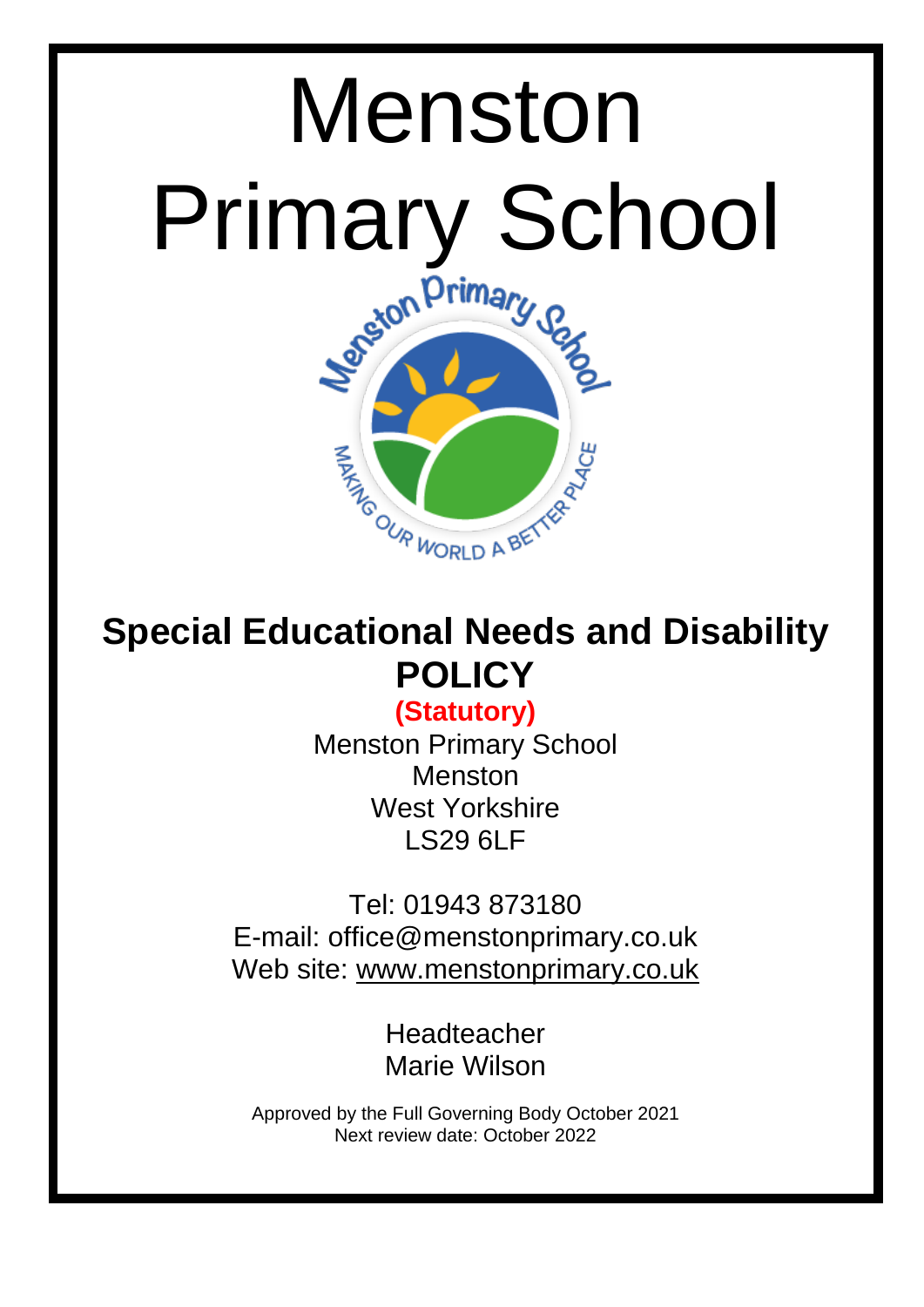## **MISSION STATEMENT**

At Menston Primary School we are proud to be an inclusive school where we work together to challenge, inspire and motivate all children to become successful, confident and caring citizens of our diverse world. We work together to create a happy environment where all members of the school community feel safe, can enjoy, achieve and make a positive contribution to the school and the wider community.

We promote a culture where pupils are happy, believe that they can succeed, take responsibility for their learning, set targets for their own achievement and develop as independent learners.

Our aim is that all our children should:

Enjoy their primary school years and develop high self-esteem regardless of 'academic' ability; Feel safe and secure and keep healthy in class, playgrounds and after school activities; Enjoy equal opportunities to succeed;

Have a passion for learning and experience success;

Develop lively, enquiring minds and become confident communicators;

Experience teaching of the highest quality and develop core skills to a high level;

Develop perseverance, flexibility, independence and a wider range of other learning skills;

Be well mannered, respecting themselves, others and the environment;

Make a positive contribution to the school and the wider community;

Appreciate the beauty, the diversity of the world and their duty to protect it;

We aspire to achieve these aims by:

Putting the personal development and well-being of our pupils first;

Having high and consistent expectations of all pupils, families and staff;

Maximising the time allocated to learning;

Emphasising pupil activity and independence in learning – more doing less listening;

Providing a broad, constantly evolving, innovative, exciting, forward-thinking curriculum that enriches and challenges and takes account of the pupil voice;

Providing opportunities for children to develop skills of investigation, enquiry, communication and co-operation;

Maintaining a school environment that is welcoming, organised, stimulating, tidy, clean and safe; Creating a happy, industrious atmosphere that models, promotes and celebrates good behaviour; Working in partnership with parents, acknowledging and supporting their role as the primary educators of their children and providing them with the information to help their children learn well;

Involving the children in community activities to develop their sense of belonging and responsibility; Offering an enriching programme of extra-curricular activities and visits;

Being an inclusive school that uses a wide range of teaching and learning strategies, technologies and high quality resources in order to ensure that all learners reach their full potential;

Using systems of recruitment and support that attract high quality staff and governors;

Developing everyone's knowledge and understanding of the issues in their own environment and the wider world.

# **Scope of this Policy**

This policy is written for all adults working within and for the school, parents/carers and children. This policy should be read in conjunction with other school information and policies including the school's SEN Report, the Inclusion Policy, the Positive Behaviour Policy, the Administration of Medication Policy, the Safeguarding Policy and all other relevant policies.

# **Aims of Special Educational Needs and Disabilities Provision**

- To create an environment that meets the needs of each child.
- To ensure that the Special Educational Needs of children are identified.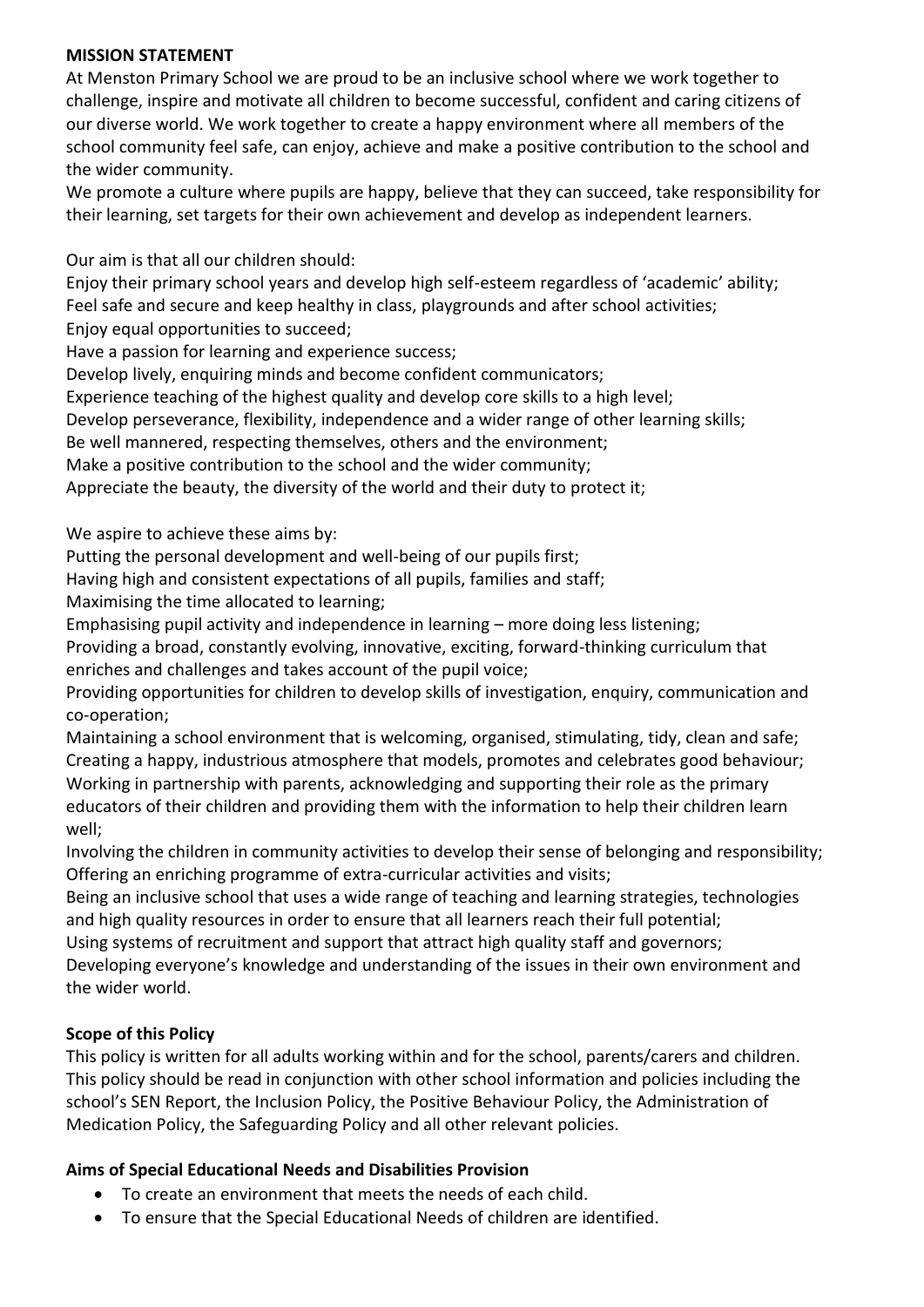- To ensure that all pupils with Special Educational Needs whether physical, intellectual, social, emotional or behavioural receive appropriate differential educational support.
- To enable every child to experience success.
- To make effective use of all available resources.

# **Rationale**

The mainstreaming of support for children with Special Educational Needs and Disabilities (SEN&D) holds the key to personalised learning. The school recognises that the identification of provision for children with Special Educational Needs and Disabilities is the responsibility of all teachers. It begins in the classroom with Quality First Teaching that challenges all pupils and provides opportunities for all children to be included, stimulated and developed. The school follows the guidance in the Special Educational Needs and Disabilities Code of Practice 2015 and Chapter 3 of the Children and Families Act 2014.

# **Definition**

A child or young person has SEN if they have a learning difficulty or disability which calls for special educational provision to be made for him or her. A child of compulsory school age or a young person has a learning difficulty or disability if he or she:

• has a **significantly** greater difficulty in learning than the majority of others of the same age, or

• has a disability which prevents or hinders him or her from making use of facilities of a kind generally provided for others of the same age in mainstream schools or mainstream post-16 institutions. (Taken from the SEN&D Code of Practice 2014).

# **Responsibility and Arrangements for Co-ordination of SEN&D Provision (see also Appendix 2)**

The governing body has delegated the responsibility for the day to day implementation of this policy and the management of provision to the SEN&D co-ordinator who has Qualified Teacher Status. The SEN&D co-ordinator manages the whole school register, oversees provision for all pupils with SEN&D, facilitates additional support and resources for pupils and offers support and training for staff.

All school staff have responsibility for pupils with SEN&D to ensure Quality First Teaching with differentiation and personalisation to meet any additional needs. Staff are aware of their responsibilities towards pupils with SEN&D. A positive and sensitive attitude is shown towards all pupils by adults in school. Staff responsibilities are identified in individual job descriptions and in the National Standards for Teachers (DfE July 2011). Teaching Assistants play a major role in the support of pupils with SEN&D. The rationale for the deployment of TAs is always pupil centred.

The SEN&D co-ordinator submits an annual report to governors and meets annually with the named governor for SEN&D to report on provision in school.

# **Identification and Process (See also Appendix 1)**

We recognise that a child may be identified as potentially having Special Educational Needs by a variety of people including GP, health visitor, pre-school setting, teacher or parent. Children are placed on the register if they fall within the 'Matrix of Need' descriptors in the guidance provided by Bradford's SEN&D team. Initial concerns are recorded and shared with parents (and sometimes the child), teachers study the Matrix of Need descriptors with the support of the SEN&D co-ordinator and identify area(s) of need. Further specific assessments from the Bradford Baseline Assessment Toolkit and some age-standardised tests may be undertaken to aid identification of specific need and as a baseline for the teacher to plan a personalised programme of work. Where pupil need falls within the 'Below Age Related Expectations' band the advice given in the guidance will usually be sufficient for teachers to make adaptations to meet additional needs. If the identified needs begin to fall into SEND Support, specialist advice maybe sought through a formal referral to the appropriate agency. The SEN&D co-ordinator will then act as facilitator for professionals to meet with staff, pupils and parents as needed and will ensure that advice is passed on to relevant parties.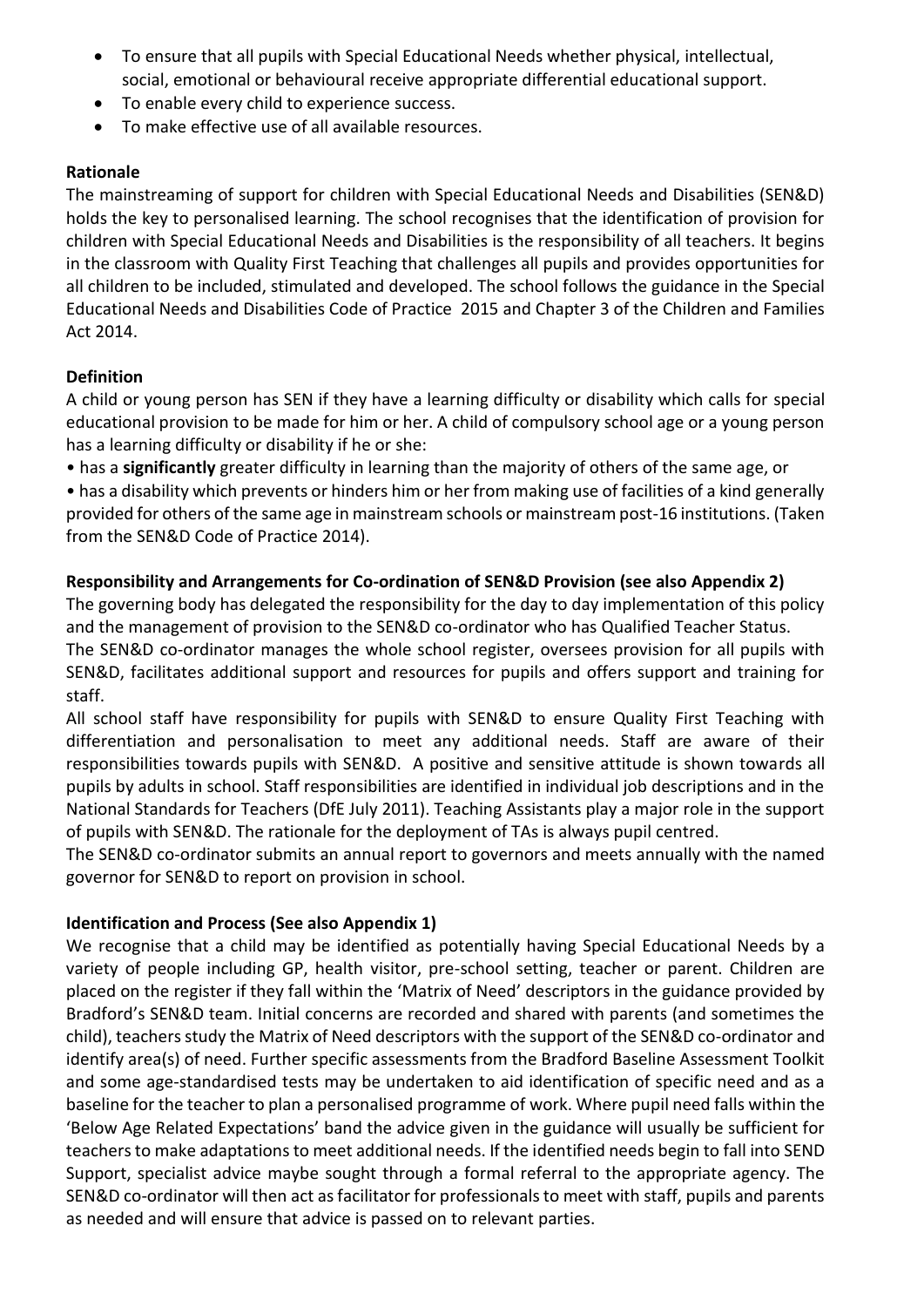If a child does not make sufficient progress after the above steps have been taken then, in consultation with the class teacher, parents and SEN professionals, a request for Statutory Assessment is made by the SEN&D co-ordinator. If the Statutory Assessment is accepted it is presented to a panel of professionals who will then make a decision as to whether an Education, Health and Care Plan will be awarded. If the EH&C Plan is awarded, detailed objectives and requirements will be set by the panel which the school is responsible for adhering to. EH&C Plans must be reviewed at least annually following local council procedures.

#### **Planning, Intervention Strategies and Provision Mapping**

Pupils on our SEN&D register have a personalised provision plan and, where needed, personalised risk assessments. Personalised provision is planned using Bradford's 'Matrix of Need' and 'Best Endeavours' documents as guidance and, where relevant, recommendations from professional agencies. These are reviewed termly and shared with parents. Planning for a differentiated, challenging and inclusive curriculum is the responsibility of the class teacher. Planning shows how work has been adapted to meet the needs of individuals, and specific resources may be indicated and utilised. Planning for out of school events will always include any relevant adaptations that will be made for pupils with SEN&D, identified through risk assessments and provision mapping.

A range of intervention strategies are provided in school to support Quality First Teaching. Intervention is additional to or different from those activities provided as part of the school's differentiated curriculum. Provision is mapped to need and detailed records are kept by class teachers of the progress made by each child. The SEN&D co-ordinator organises relevant training for staff and timetables some intervention strategies. Class teachers and teaching assistants liaise about the day to day organisation of the strategies.

#### **Assessment and Tracking**

The progress and attainment of children with SEN&D is tracked continuously in line with school assessment procedures. Summative teacher assessment levels are entered onto our school tracking systems at least termly and provision plans are reviewed and updated termly. . Children falling below nationally expected levels in Reading, Writing or Maths are closely monitored. Assessments from the Bradford Baseline Assessment Toolkits may be carried out if a teacher suspects that there may be a specific barrier to learning. Outcomes of these baseline assessments provide teachers with starting points for personalised learning. Challenging targets are set for all children including those on the SEN&D register.

#### **Admission Arrangements**

Through normal admission arrangements, children are welcomed at Menston Primary School regardless of whether they have identified additional needs or disabilities. Advice from professionals regarding adaptations and specialist resources is followed to make every effort to include children with SEN&D fully in to all aspects of school provision. In line with the SEN and Disability Act we will not discriminate against disabled children and we will take all reasonable steps to provide effective educational provision. (Please see school's Admissions Policy). There is always a formal consultation process where a school is named in a child's EH&C Plan. The Local Authority consults the named school and then the school carefully considers whether they can provide an appropriate level of education for a child, based on the objectives in their EH&C Plan, without detracting from the quality of educational provision for the other children in the setting. Sometimes a mainstream school cannot meet the needs of the child as detailed in the EH&C Plan. In these cases, families will be signposted to apply for a place at a specialist school or a school with designated specialist provision.

#### **Partnership with Parents**

Menston Primary School aims to promote successful partnerships between parents, school and other professionals. Parents are encouraged to visit school to discuss with the class teacher and SEN&D co-ordinator if appropriate, any concerns regarding their child's progress and attainment. In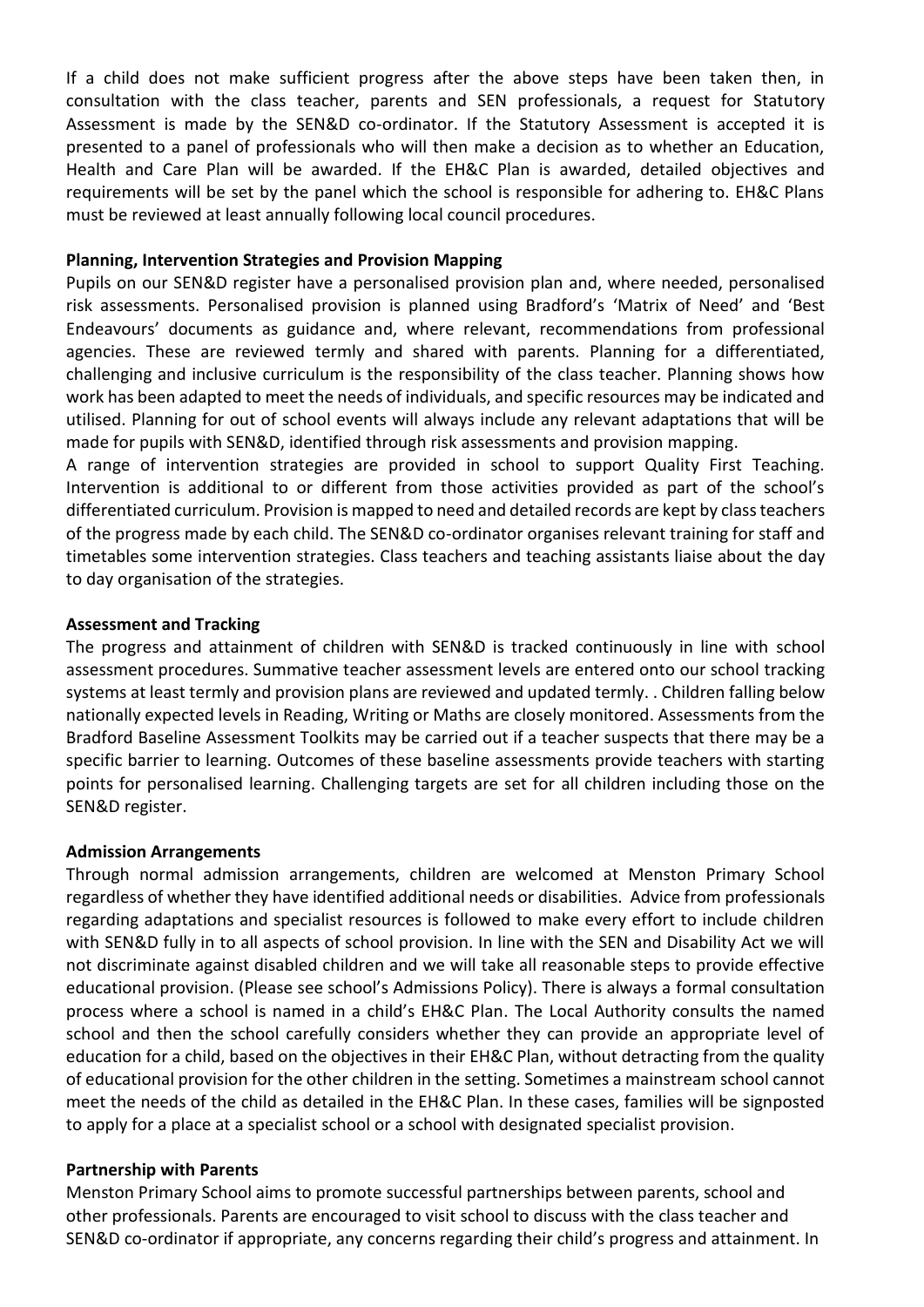line with legislation, school has produced an SEN Report, which is published on the website and complements the Local Offer that Bradford publishes for all maintained Bradford schools [https://localoffer.bradford.gov.uk/local-offer.](https://localoffer.bradford.gov.uk/local-offer) Printed copies of this policy and Menston Primary School SEN Report are available to parents on request.

## **The Voice of the Child**

We recognise that all pupils have the right to be involved in making decisions and exercising choice (SEN Code of Practice). Where appropriate, children are involved in the setting and reviewing of goals. The ways in which children are encouraged to participate reflect the child's evolving maturity. Children's views and contributions are always valued and responded to sensitively.

#### **Transfer of Information**

All information relating to children with SEN&D is shared openly between the co-ordinator, class teacher and parents as it is updated and reviewed. Teaching assistants are party to relevant information where appropriate and are invited to attend meetings and training which enables them to support children with SEN&D more effectively. The SEN&D co-ordinator, together with Year 6 teachers, liaises with receiving secondary schools to pass on relevant information to facilitate smooth transition at the end of KS2. Likewise, the co-ordinator liaises with pre-school settings to facilitate smooth transition from the settings into our Reception classes.

#### **Links with Other Schools**

Menston Primary School is part of a group of schools within the Wharfedale and Airedale valleys. The SEN&D co-ordinators from these schools meet at least termly to ensure that all schools provide equitable, high quality provision for pupils with additional needs. The cluster of schools will, where appropriate, share training and resources.

#### **Links with Support Services**

Menston Primary School has access to support from services across both Bradford and Leeds authorities. Services including School Nursing, Physical and Medical, Speech, Language & Communication, Cognition and Learning and Educational Psychology are available through formal referral processes.

#### **Complaints**

The school works, wherever possible, in partnership with parents to ensure a collaborative approach to meeting pupils' needs. If there are any complaints relating to the provision for pupils with SEN these will be dealt with in the first instance by the Headteacher. The SEN&D governor or chair of governors may be involved if the complaint is not resolved satisfactorily.

#### **Monitoring of the policy**

The Governing Body reviews this policy annually and considers any amendments recommended by the SEN&D co-ordinator. The success of the policy and provision is evaluated through:

- monitoring of classroom practice
- analysis of pupil tracking data for individual pupils and groups of pupils
- value added data for pupils on the SEN&D register
- school self-evaluation

#### **Key people named in this policy:**

Headteacher – Marie Wilson SEN&D co-ordinator – Marie Wilson (until December 2021) Charlie Gilmour (from January 2022) Named governors for SEN&D – Sarah Gregory & Adam Croot Chair of Governors – Annet Nottingham

Reviewed and updated by SEN&D co-ordinator October 2021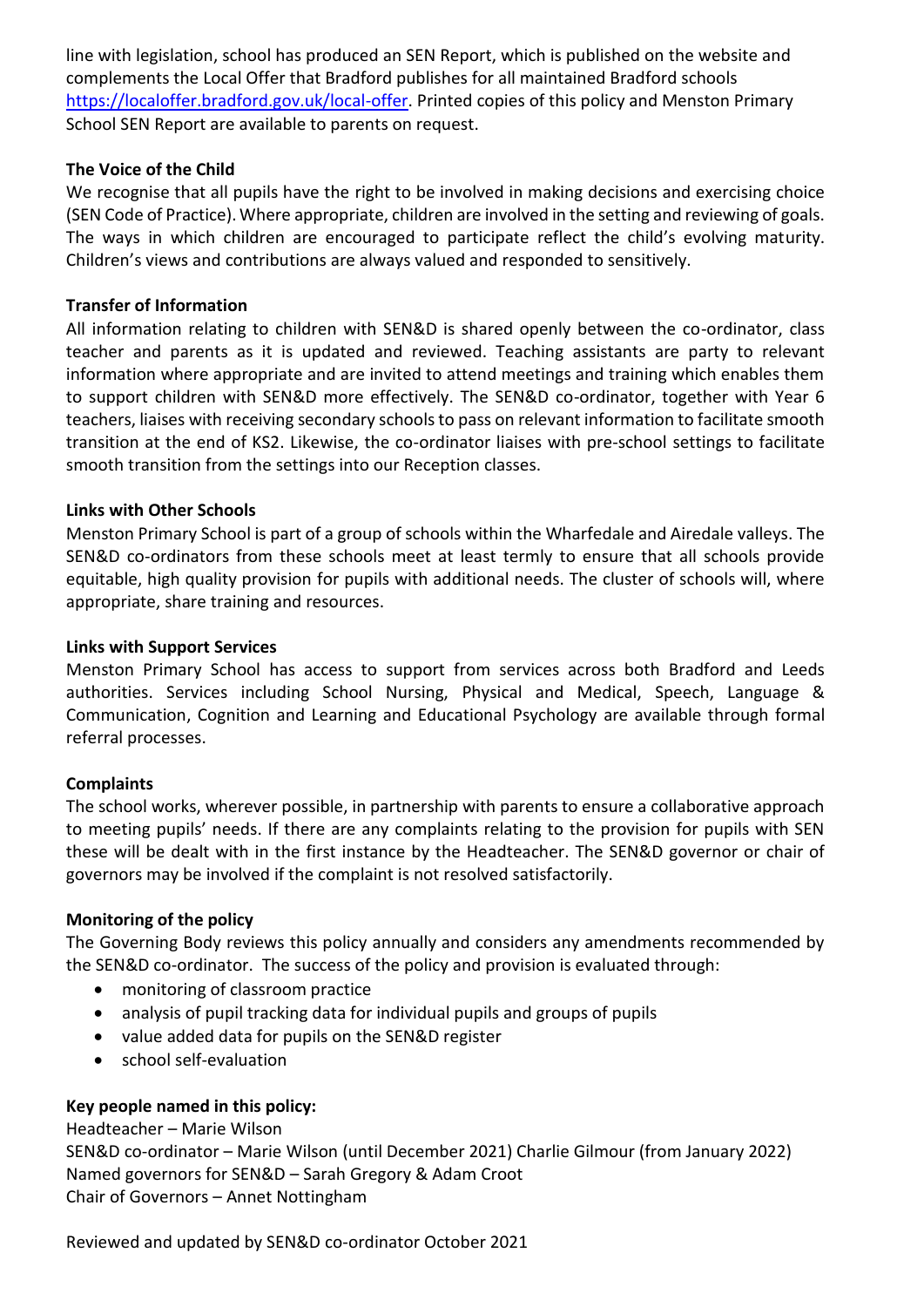# APPENDIX 1 – GRADUATED RESPONSE

The school offers a graduated response to children with identified Special Educational Needs.

| Step 1                                                                                                                                                                                                                                                                                                                                                                                                                              | <b>Action</b>                                                                                                                                                                                                                                                                                                                                                                                                                                                                                                                                                                                                                                                                                                                                                                                                                                                                                                                                                                                                                                                                                                                                                                                                                                                                                                                                                                                                                                                                                                                                                                                                                            | <b>Responsibility</b>                                                                    |
|-------------------------------------------------------------------------------------------------------------------------------------------------------------------------------------------------------------------------------------------------------------------------------------------------------------------------------------------------------------------------------------------------------------------------------------|------------------------------------------------------------------------------------------------------------------------------------------------------------------------------------------------------------------------------------------------------------------------------------------------------------------------------------------------------------------------------------------------------------------------------------------------------------------------------------------------------------------------------------------------------------------------------------------------------------------------------------------------------------------------------------------------------------------------------------------------------------------------------------------------------------------------------------------------------------------------------------------------------------------------------------------------------------------------------------------------------------------------------------------------------------------------------------------------------------------------------------------------------------------------------------------------------------------------------------------------------------------------------------------------------------------------------------------------------------------------------------------------------------------------------------------------------------------------------------------------------------------------------------------------------------------------------------------------------------------------------------------|------------------------------------------------------------------------------------------|
| A child is identified as having some<br>learning difficulty by the class teacher,<br>parent or other agency.<br>Child is identified as having additional<br>needs within ' Below Age Related<br>Expectations' of the Bradford Matrix of<br>Need Guidance documents.<br>Below Age Related Expectations' Bradford<br>EY or School Age progress grid indicates CYP is<br>just below Age Related Expectations                           | At this stage, the child is not classed as having Special<br>Educational Needs, as they do not demonstrate that they have<br>significantly greater difficulty in learning than the majority of<br>others of the same age<br>Class teacher refers to Bradford's Matrix of Need to make an<br>initial judgement about possible area(s) of need.<br>Class teacher undertakes the relevant assessments from<br>Bradford's Baseline Assessment Toolkit as well as age-<br>standardised assessments wherever relevant.<br>The child is offered a modified (differentiated) curriculum within<br>Quality First Teaching (with reference to Bradford's Best<br>Endeavours resources) and the class teacher ensures that the<br>additional provision and strategies are implemented.<br>The child's progress is monitored and recorded by the class                                                                                                                                                                                                                                                                                                                                                                                                                                                                                                                                                                                                                                                                                                                                                                                               | Class teacher                                                                            |
| Step 2                                                                                                                                                                                                                                                                                                                                                                                                                              | teacher.                                                                                                                                                                                                                                                                                                                                                                                                                                                                                                                                                                                                                                                                                                                                                                                                                                                                                                                                                                                                                                                                                                                                                                                                                                                                                                                                                                                                                                                                                                                                                                                                                                 |                                                                                          |
| The child continues to experience<br>difficulty. Intervention strategies and<br>modified provision have not impacted<br>significantly on the child's progress and<br>levels of attainment.<br>Child is identified as having additional<br>needs within SEND Support of the<br>Bradford SEN Matrix of Need documents.<br><b>SEND Support:</b><br>Moderate difficulties with learning as identified<br>on Bradford SEN Progress Grid. | The class teacher refers to Bradford SEND Support document for<br>the relevant area(s) of need.<br>Class teacher devises a personalised provision plan, detailing the<br>additional provision and strategies that will be put into place for<br>the child initially (these strategies taken directly from Matrix of<br>Need and Best Endeavours documents). This plan has SMART<br>targets which are reviewed and updated termly.<br>Class teacher meets with parents to go through the above. The<br>child is placed on the school's SEN register.<br>The SEN&D co-ordinator is informed and preparations for<br>referral to the appropriate services may be made.<br>Further assessments may be carried out by the class teacher or<br>other trained staff at this stage in order to find out more about<br>specific area(s) of need.<br>SEN professionals may observe, offer advice and/ or carry out<br>further assessments with the child at this stage.<br>The class teacher and SEND Co-ordinator may complete a 'My<br>Support Plan' for the child.<br>Intervention strategies continue as appropriate.<br>The child's progress is monitored and recorded by the class<br>teacher.<br>The My Support Plan or personalised provision plan is reviewed<br>termly - measurable impact is recorded and new SMART targets<br>set.<br>Parents are kept informed of the child's progress through termly<br>review meetings and Parent's evenings.<br>SEN&D co-ordinator is kept informed of progress and copies of<br>all relevant documents are shared.<br>Additional meetings may be arranged by the class teacher if<br>appropriate. | Class teacher<br>SEN&D co-<br>ordinator<br><b>SEN</b><br>professionals<br>as appropriate |
| Step 3                                                                                                                                                                                                                                                                                                                                                                                                                              |                                                                                                                                                                                                                                                                                                                                                                                                                                                                                                                                                                                                                                                                                                                                                                                                                                                                                                                                                                                                                                                                                                                                                                                                                                                                                                                                                                                                                                                                                                                                                                                                                                          |                                                                                          |
| The child continues to experience<br>difficulty. Strategies advised by SEN<br>professionals have not had a significant<br>impact on progress.<br>Child is identified as having continued<br>additional needs which fall within 'EHCP'<br>descriptors of the Bradford SEN Matrix of<br>Need documents.<br>EHCP:<br>Severe learning difficulties as identified on<br><b>Bradford SEN Progress Grid</b>                                | SEN&D co-ordinator invites SEN professionals to work with child<br>in school. Professionals advise whether the identified need(s)<br>are sufficiently significant to request a Statutory Assessment.<br>If needed, evidence is gathered for Statutory Assessment.<br>Intervention strategies continue as appropriate.<br>The child's progress is monitored and recorded by the class<br>teacher.<br>My Support Plan/ EHCP is reviewed termly - measurable impact<br>is recorded and new targets set.<br>Parents are kept informed of the child's progress through My<br>Support Plan/ EHCP review meetings and Parent's evenings.                                                                                                                                                                                                                                                                                                                                                                                                                                                                                                                                                                                                                                                                                                                                                                                                                                                                                                                                                                                                        | SEN&D<br>co-ordinator<br>SEN agency<br>professionals<br>Class teacher<br>Head teacher    |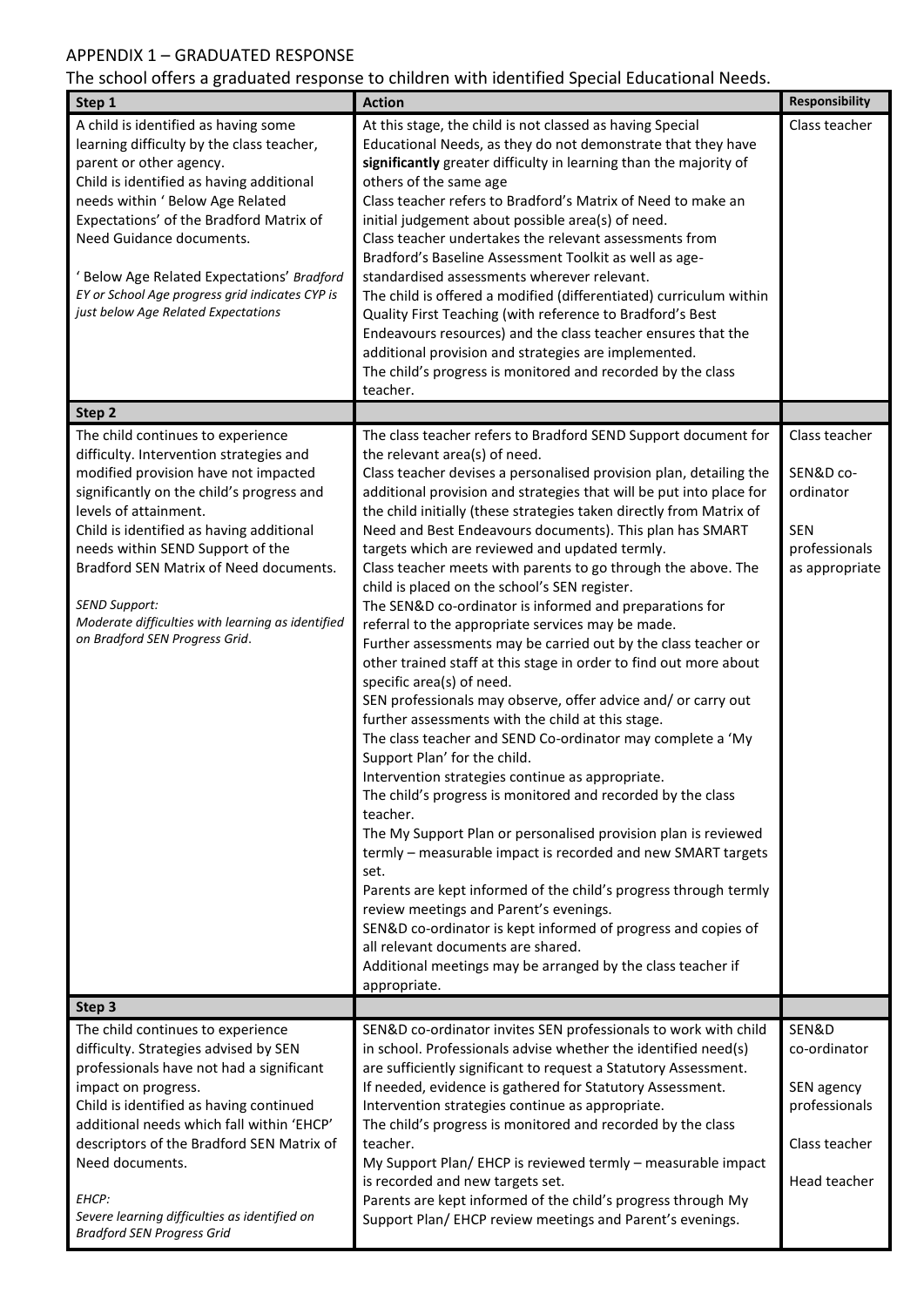| SEN&D co-ordinator is kept informed of progress and copies of<br>all relevant documents are shared. |  |
|-----------------------------------------------------------------------------------------------------|--|
| Formal annual reviews are held for EHCPs                                                            |  |

## APPENDIX 2 – ROLES AND RESPONSIBILITIES

| <b>SEN&amp;D Governors</b>    | Keep the governing body informed about SEN&D provision and practice within the school.                                                                         |
|-------------------------------|----------------------------------------------------------------------------------------------------------------------------------------------------------------|
|                               | Liaise with the school's SEN&D co-ordinator.                                                                                                                   |
|                               | Monitor the implementation of the SEN&D Policy                                                                                                                 |
|                               | Provide support for the Head teacher and SEN&D co-ordinator.                                                                                                   |
| <b>Head teacher</b>           | Determine the general policy and the approach to SEN&D provision.                                                                                              |
|                               | Overall responsibility for the Statement/ EH&C Plan process.                                                                                                   |
|                               | Report to the governing body                                                                                                                                   |
|                               | Manage the delegated budget for SEN&D.                                                                                                                         |
|                               | Attend reviews for children with a Statement/ EH&C Plan                                                                                                        |
| <b>Leadership Team</b>        | Monitor the assessment outcomes of children on the SEN&D register.                                                                                             |
|                               | Oversee, organise and monitor the impact of intervention strategies.                                                                                           |
|                               | Analyse value added data for pupils on the SEN&D register.                                                                                                     |
| <b>SEN&amp;D co-ordinator</b> | Day to day operation of the SEN&D policy                                                                                                                       |
|                               | Monitoring planning and classroom practice                                                                                                                     |
|                               | Monitor the provision for children on the SEN&D register.                                                                                                      |
|                               | Report to the Governing body.                                                                                                                                  |
|                               | Update SEN&D register regularly.                                                                                                                               |
|                               | Monitor the tracking of children on the SEN&D register.                                                                                                        |
|                               | Oversee the co-ordination of intervention strategies                                                                                                           |
|                               | Monitor the impact of intervention strategies.                                                                                                                 |
|                               | Analyse pupil tracking data for pupils on the SEN&D register                                                                                                   |
|                               | Analyse value added data for pupils on the SEN&D register                                                                                                      |
|                               | Plan for and monitor the training and deployment of teaching assistants.                                                                                       |
|                               | Ensure that relevant resources are available to meet the needs of pupils with SEN&D.                                                                           |
|                               | Organise and lead annual reviews for children with EH&C Plans.<br>Liaise with external agencies and ensure that all relevant information is shared between SEN |
|                               | professionals, parents, teachers and pupils                                                                                                                    |
|                               | Liaise with receiving secondary school SEN&D co-ordinators.                                                                                                    |
|                               | Liaise with pre-school SEN&D co-ordinator(s)                                                                                                                   |
| <b>Class Teacher</b>          | Provide Quality First Teaching for all children.                                                                                                               |
|                               | Identify areas of need for pupils within Matrix of Need/ relevant EYFS/ School age progress grids                                                              |
|                               | and act upon guidance accordingly.                                                                                                                             |
|                               | Communicate any concerns with parents and inform SEN&D co-ordinator of area(s) of need.                                                                        |
|                               | Plan for and deliver a modified curriculum to meet the needs of children on the SEN&D register.                                                                |
|                               | This will include differentiated Quality First Teaching and personalised provision mapping.                                                                    |
|                               | Create personalised provision plans containing SMART (specific, measurable, attainable, realistic                                                              |
|                               | and timely) targets, using Matrix of Need and Best Endeavours documents as guidance.                                                                           |
|                               | Closely monitor the progress and attainment of children on the SEN&D register.                                                                                 |
|                               | Meet with parents to review progress termly (this will be in addition to the usual Parent                                                                      |
|                               | Consultation meetings).                                                                                                                                        |
|                               | Prepare information for and attend annual review meetings for children with EH&C Plans.                                                                        |
|                               | Identify and nominate children for appropriate intervention strategies.                                                                                        |
|                               | Facilitate and monitor the impact of the intervention strategies.                                                                                              |
|                               | Provide appropriate planning and guidance for Teaching Assistants.                                                                                             |
|                               | Provide information for the SEN&D co-ordinator as required.                                                                                                    |
|                               | Seek advice from the SEN&D co-ordinator as needed.                                                                                                             |
|                               | Ensure that relevant information treated sensitively and is accessible for relevant staff.                                                                     |
|                               | Keep up to date records in line with the agreed systems.                                                                                                       |
|                               | Transfer information to the receiving teacher / school as pupils transfer between classes/                                                                     |
|                               | phases.                                                                                                                                                        |
|                               | Meet with SEN professionals as appropriate and ensure that all recommended actions and                                                                         |
|                               | adaptations are implemented in classroom practice.                                                                                                             |
|                               |                                                                                                                                                                |